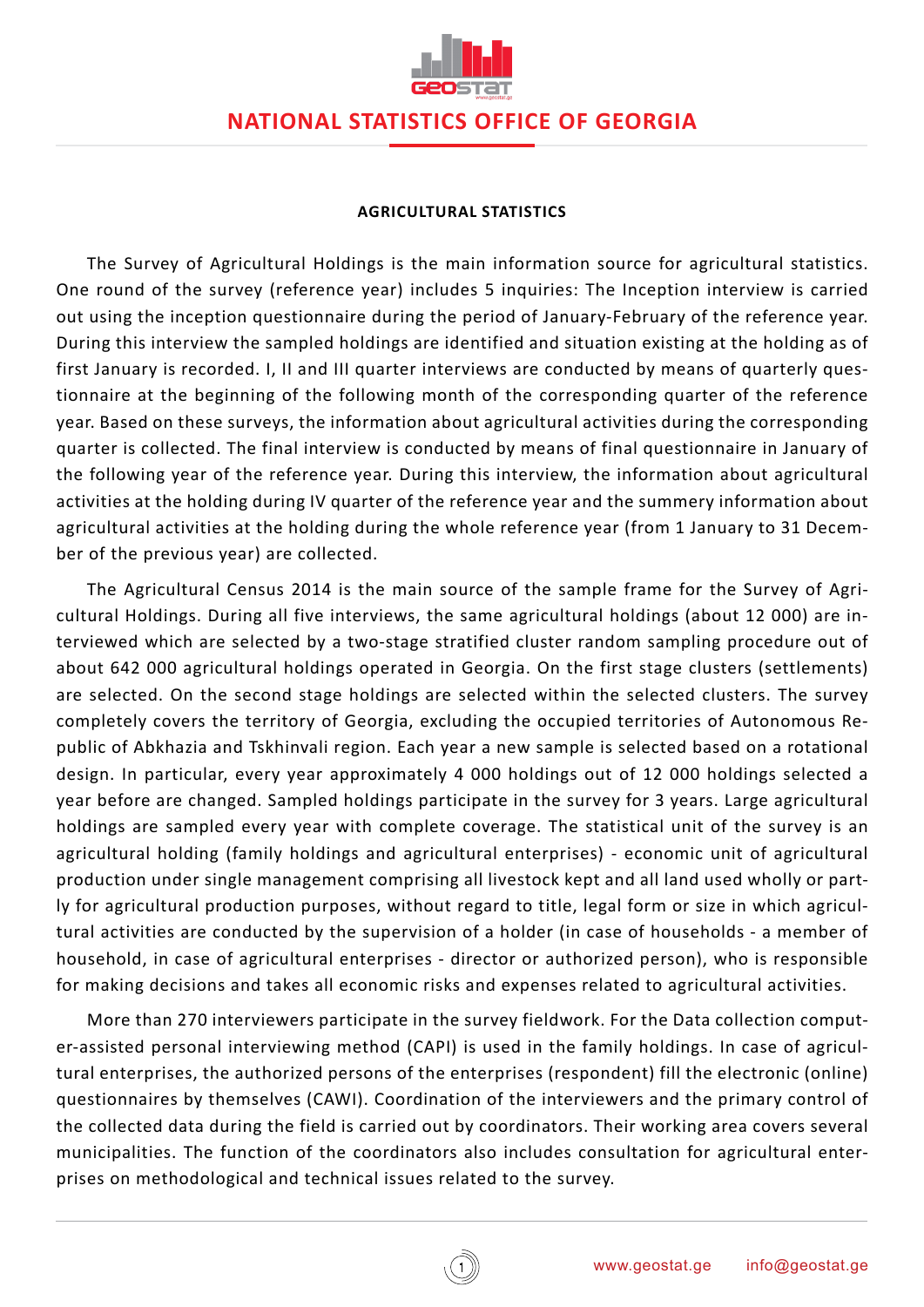

## **NATIONAL STATISTICS OFFICE OF GEORGIA**

Field staff are regularly trained to raise their skills and awareness. During the trainings instructions of the survey and instruction of the questionnaires are discussed, including issues related to the changes made in the questionnaires. Besides, mistakes made by interviewers during previous surveys are underlined and analyzed.

After the field work, cleaning and harmonization of all inquiries are established at the Geostat central office - logical and arithmetical inconsistencies, as well as non-typical and suspicious data are detected, checked and corrected. Verification of the data is performed by contacting the respondents by phone. If verification with respondent is impossible, different imputation methods are used.

Finally, indicators are calculated using weighted data. The obtained results are compared with corresponding results of the previous periods. In case of significant differences, the possible causes are identified and analyzed.

Special surveys are conducted for calculation of several indicators:

• Information on sheep and goats, as well as production of melons is obtained based on interviewing representatives of administrative units in municipalities).

• Information about production of tea leaves is obtained by surveying the crude leaf processor enterprises.

Average parameters are calculated as follows:

• Average yield - total production from pure sown area during the reference year divided by the respective harvested area;

• Average yield of dairy cows – annual milk production divided by the average number of dairy cows during the year;

• Average litter - number of born animal during the reference year divided by the average number of female animals during the year;

Agricultural statistics on official website of Geostat are published according to the statistical calendar:

February 19 - Preliminary data on livestock indicators in IV quarter of the previous year;

March 5 - Express data on sown area of winter crops of the previous year;

April 16 - Preliminary data on crop indicators of the previous year (sown area, harvested area, production and yield of annual crops. Also, production of permanent crops);

May 20 - Preliminary data on livestock indicators in I quarter of the current year;